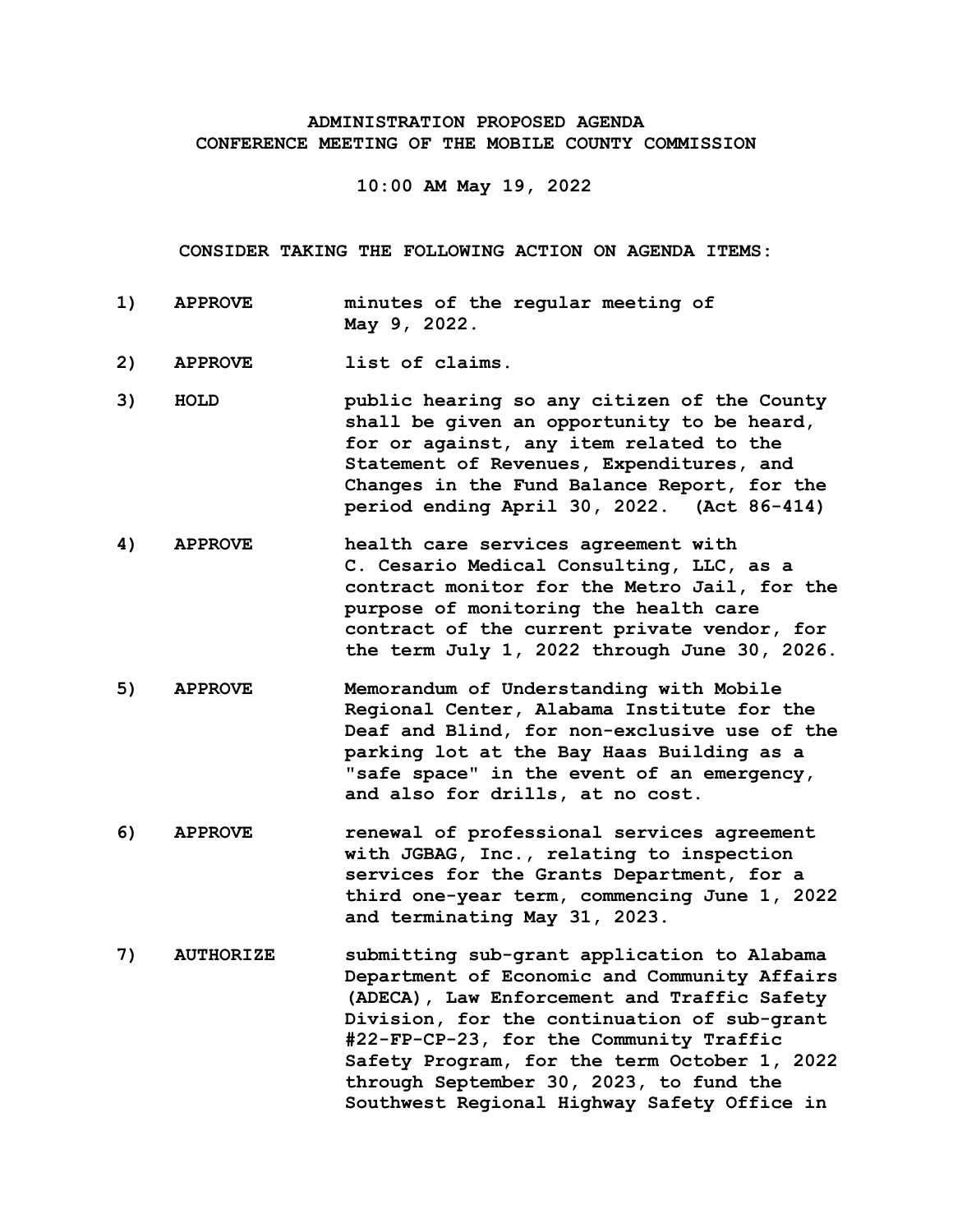**the total amount of \$247,506.67, to be divided as follows:**

- **\$185,630.00 Federal funds**
- **\$17,917.00 County General Fund Match**
- **\$43,959.67 Mobile Police Department Match**
- **8) AUTHORIZE submitting sub-grant application to Alabama Department of Economic and Community Affairs (ADECA), Law Enforcement and Traffic Safety Division, for the continuation of sub-grant #22-FP-PT-27, for the Selective Traffic Enforcement Program, for the term October 1, 2022 through September 30, 2023, to fund the Southwest Regional Highway Safety Office, in the amount of \$544,000.00, with no local match.**
- **9) AUTHORIZE submitting sub-grant application to Alabama Department of Economic and Community Affairs (ADECA), Law Enforcement and Traffic Safety Division, for the continuation of sub-grant #22-ID-M5-39, for the Hot Spot Impaired Driving Enforcement, for the term October 1, 2022 through September 30, 2023, to fund the Southwest Regional Highway Safety Office, in the amount of \$175,532.00, with no local match.**
- **10) AUTHORIZE submitting sub-grant application to Alabama Department of Economic and Community Affairs (ADECA), Law Enforcement and Traffic Safety Division, for the continuation of sub-grant #22-FP-PT-37, for the Click It or Ticket Law Enforcement Campaign, for the term May 22, 2023 through June 4, 2023, to fund the Southwest Regional Highway Safety Office, in the amount of \$43,017.00, with no local match.**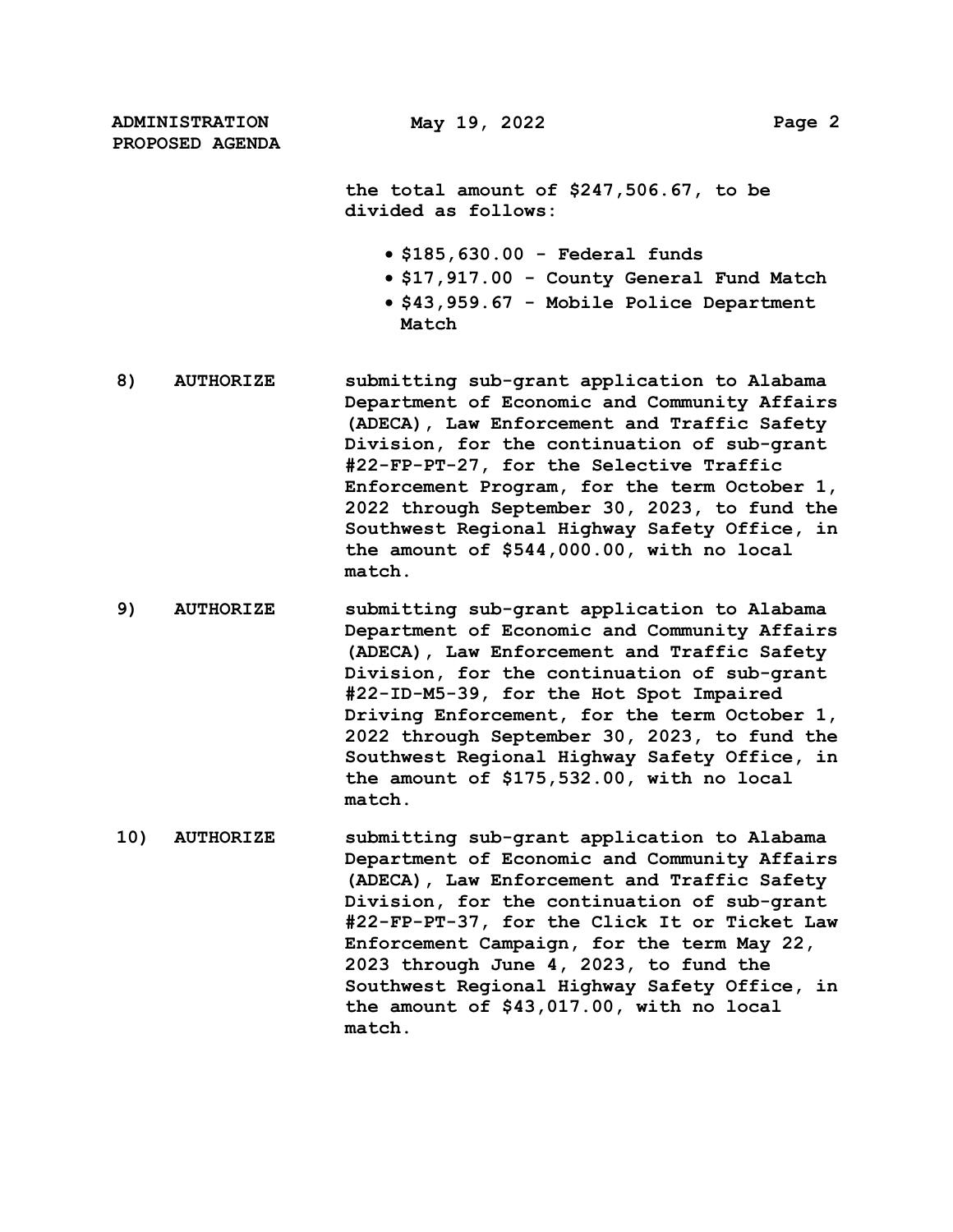- **11) AUTHORIZE submitting sub-grant application to Alabama Department of Economic and Community Affairs (ADECA), Law Enforcement and Traffic Safety Division, for the continuation of sub-grant #22-ID-DS-38, for the Drive Sober or Get Pulled Over Campaign, for the term August 18, 2023 through September 4, 2023, to fund the Southwest Regional Highway Safety Office, in the amount of \$45,087.00, with no local match.**
- **12) APPROVE amendment of appropriation contract with Delta Resource Educational Center, EFP-103-21, to extend period of performance, which was delayed as a result of the COVID-19 pandemic.**
- **13) APPROVE CDP-124-22 and CDP-218-22, sponsorship agreement with Alabama Kidney Foundation in the amount of \$2,500.00 to be divided as follows:**
	- **District 1 funds in the amount of \$1,250.00**
	- **District 2 funds in the amount of \$1,250.00**

**for its annual Annual Kidney Walk.**

- **14) AUTHORIZE advertisement for Request for Proposal for Technical Assistance and Administrative Services for the HOME Program.**
- **15) AUTHORIZE closeout of the Equipment Warrant Fund bank account and the balance transferred to the General Fund.**
- **16) ADOPT resolution authorizing Mobile County Commission to fix the cost and establish a lien on the real property located at 4627 General Road, Mobile, Alabama 36619, in the amount of \$6,250.00, which amount was the cost incurred by the Mobile County**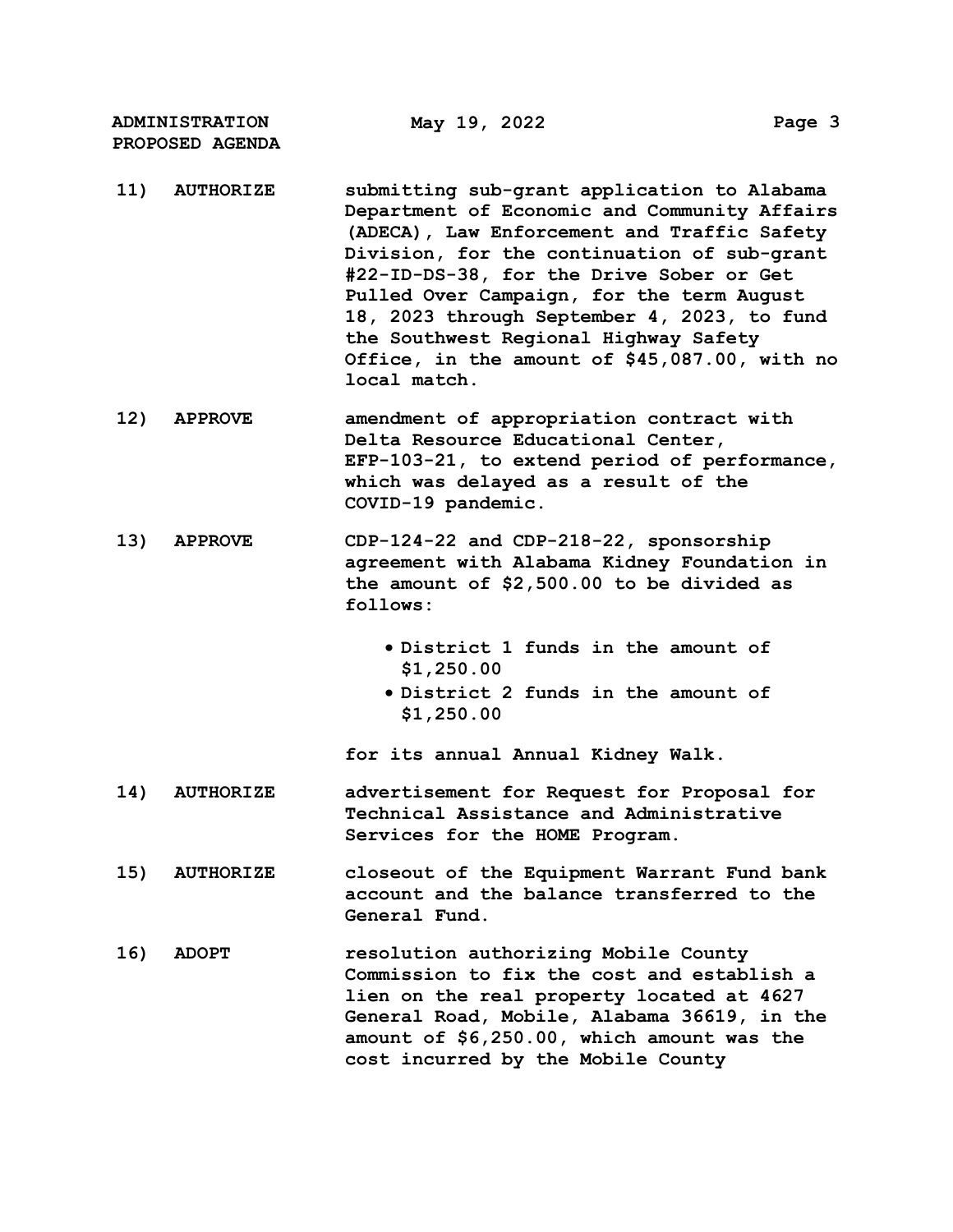> **Commission for the removal of debris and demolition of the said real property located at 4627 General Road, Mobile, Alabama 36619.**

- **17) AUTHORIZE adopting and submitting the 2022 Year Three Action Plan to the U.S. Department of Housing and Development.**
- **18) AUTHORIZE advertisement for bids, CCP-005-22, Revenue Commission Awning.**
- **19) AWARD bid to Aeiker Construction Corporation for Project ACV-PF-20-001, Grand Bay Senior Center Walking Trail, for a total bid in the amount of \$265,000.00.**
- **20) APPROVE Amendment #2, with Watermark Design Group, LLC for Project CIP-2021-001A, Africatown Historic Structures Restoration - Scott Building. This amendment will revise the scope of work and increase the contract amount by \$12,000.00. The new contract total will be \$135,668.00.**
- **21) APPROVE Change Order #2 with J. Hunt Enterprises for CCP-2019-001, New Parking Lot for Mobile Community Corrections Building. The change will decrease the contract by \$8,793.40. The new contract total will be \$556,914.60.**
- **22) APPROVE Amendment #2 to the Mobile County Park Initiative contract with Goodwyn, Mills, and Cawood, LLC, dated August 6, 2021, to add Task 3: Custom Playground Design Services for Chickasabogue Park.**
- **23) AUTHORIZE acceptance of a grant award and sub-recipient agreement from the Alabama Department of Conservation and Natural Resources (ADCNR), for the Bayou La Batre Water Distribution System Upgrades Project, in the amount of \$5,364,448.00, with no match required, and authorize execution of all associated documents.**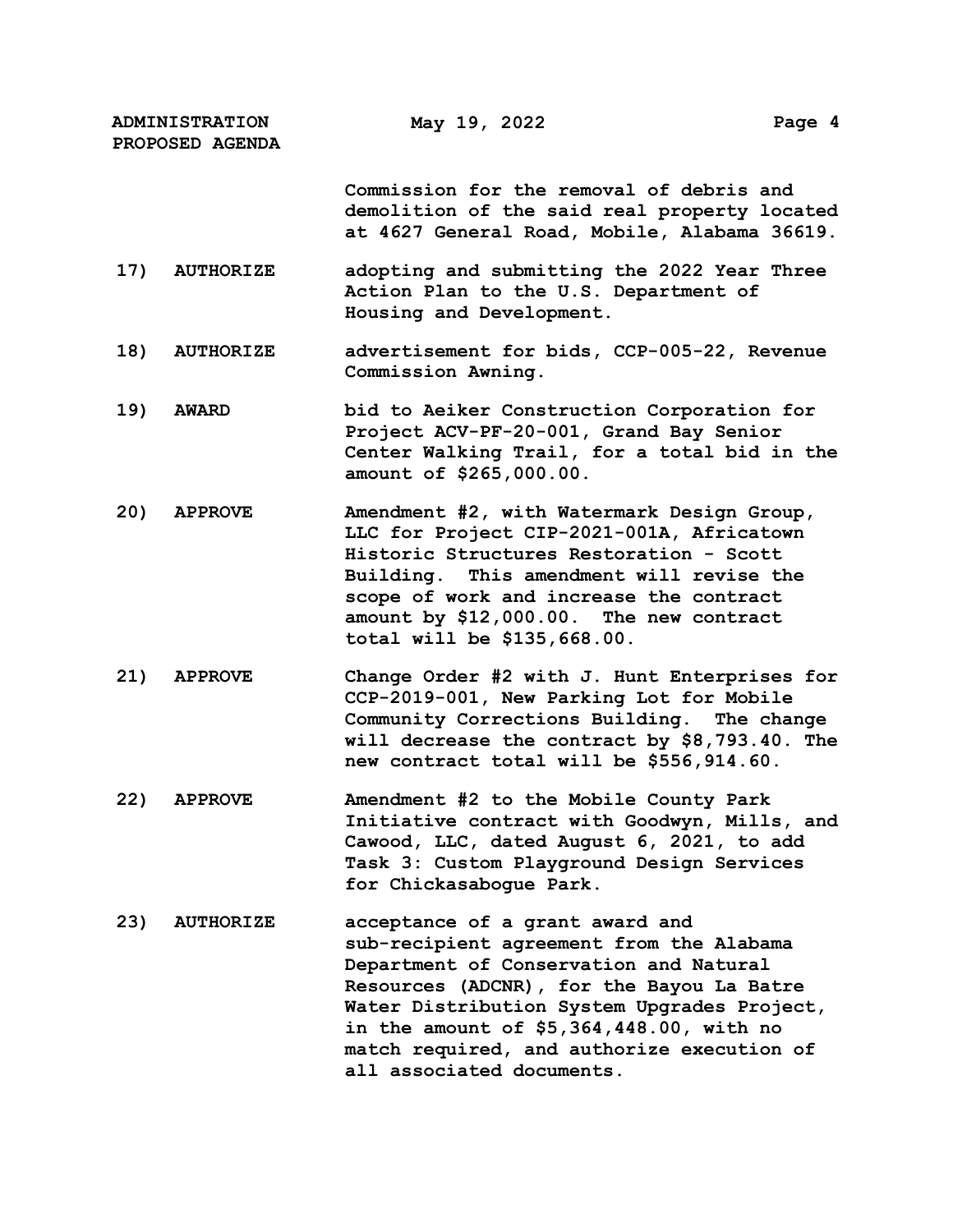|     | <b>ADMINISTRATION</b><br>PROPOSED AGENDA | May 19, 2022                                                                                                                                                                                                                                                                                             | Page 5 |
|-----|------------------------------------------|----------------------------------------------------------------------------------------------------------------------------------------------------------------------------------------------------------------------------------------------------------------------------------------------------------|--------|
| 24) | <b>APPROVE</b>                           | EFP-129-22, appropriation contract with<br>United Methodist Inner City Mission in the<br>amount \$7,500.00, from District 1 funds, for<br>its After-school Tutorial and Summer<br>Enrichment Program at Taylor Park Community<br>Center.                                                                 |        |
| 25) | <b>ADOPT</b>                             | resolution authorizing joint purchasing<br>agreements with:                                                                                                                                                                                                                                              |        |
|     |                                          | • City of Creola<br>. Town of Dauphin Island<br>. Town of Mount Vernon<br>• City of Prichard<br>. City of Satsuma<br>• City of Semmes<br>for purchases from the County's annual bids.                                                                                                                    |        |
| 26) | <b>APPROVE</b>                           | joint purchasing agreements with:<br>• City of Creola<br>. Town of Dauphin Island<br><b>. Town of Mount Vernon</b><br>• City of Prichard<br>• City of Satsuma<br>• City of Semmes<br>for the purchase of certain materials and<br>supplies during Fiscal Year 2023.                                      |        |
| 27) | VOTE AT<br><b>CONFERENCE</b>             | APPROVE Facility Usage/Indemnification<br>Agreement and Unaffiliated Organization<br>Agreement with Holy Name of Jesus Catholic<br>Parish, for use of church premises at 2275<br>Snow Road North, Semmes, Alabama, as polling<br>site for 2022 primary, run-off, and general<br>elections, at no charge. |        |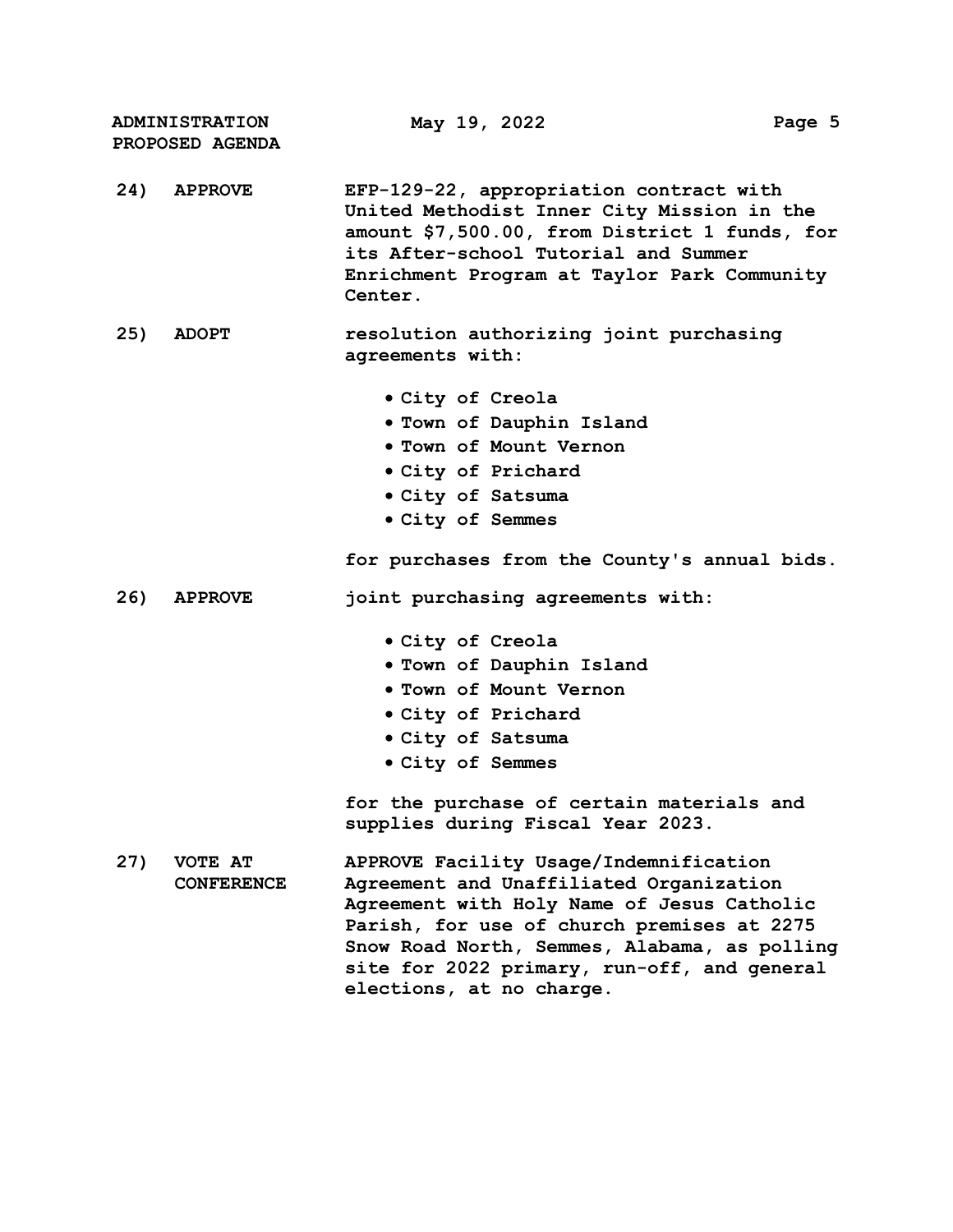**28) VOTE AT CONFERENCE APPROVE CDP-125-22, renewal of professional services agreement with Nspire U, LLC, in the amount of \$30,000.00, from District 1 funds, for an additional twelve (12) month term, for professional services event connection/calendar platform for the Mobile County Commission, effective May 20, 2022. 29) APPROVE recommendation of the Board of Review for the Junk Ordinance hearing held on May 10, 2022, for the citation as follows: Citation #5709 - dismissed 30) CONSIDER taking the following action on bids: rescind award of Bid #65-20, annual traffic control barricades and lights bid, for the Public Works Department, to Safety Zone Specialties, due to a price increase. award Bid #26-22, meats to be delivered to James T. Strickland Youth Center for the month of June 2022, to Merchants Company, for their bid in the amount of \$15,903.57. award Bid #27-22, three (3) month copy paper bid, for the County Commission, to Strickland Paper Company. 31) ADOPT sole source resolution approving renewal of software maintenance contract with Environmental Systems Research Institute, Inc. (ESRI), for ArcGIS Desktop Services, in the amount of \$52,620.00, for the period August 1, 2022 through July 31, 2023, for the Revenue Commission. 32) ADOPT sole source resolution approving replacement and upgrade with NEC Corporation of America, for Azure Cloud Integra-ID solution (AFIS) system, in the amount of \$375,000.00, for** 

**the Sheriff's Office.**